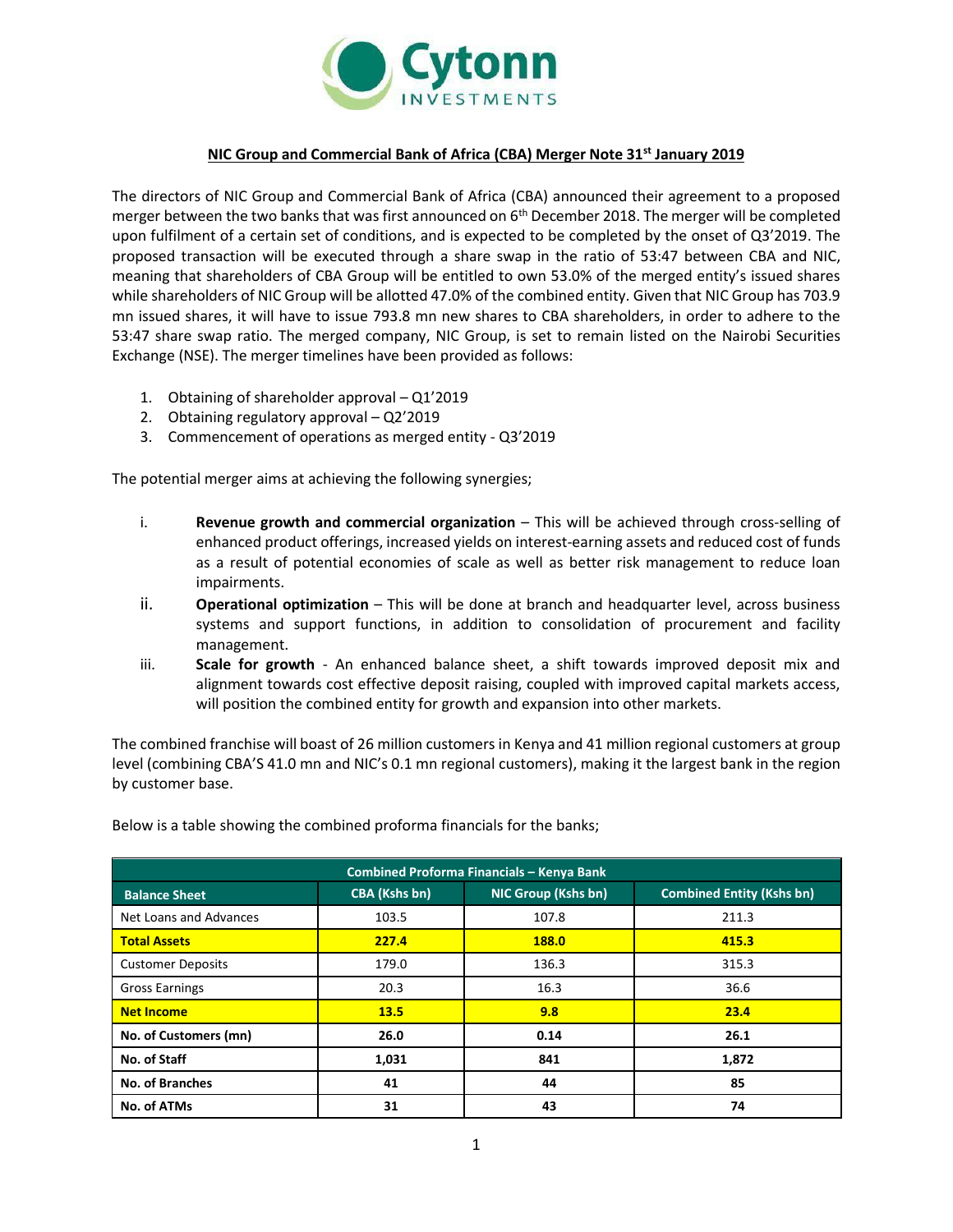

Key take-outs from the above table include:

- The franchise will hold a 9.6% market share of total banking sector assets (Kshs 415.3 bn) from 5.2% (Kshs 227.4 bn) for CBA and 4.3% (Kshs 188.0 bn) for NIC. It will cumulatively hold the third-largest market share based on assets, after KCB Bank's 13.7% and Equity Bank's 9.8%,
- It will also hold 9.6% market share of total deposits (Kshs 315.0 bn), from 5.5% (Kshs 179.0 bn) and 4.2% (Kshs 136.3 bn) for CBA Bank and NIC Bank, respectively. On this metric, it will be second behind KCB Bank's 14.4% market share of customer deposits (Kshs 472.0),
- The combined entity will also hold a 9.0% market share of banking sector loans, amounting to Kshs 211.3 mn. It will be the fourth-largest bank after KCB Bank (17.8%), Co-operative Bank (11.3%) and Equity Bank (9.6%),
- The weightings imply that the bank will effectively become a top tier bank, with a weighted market share above the 5.0% threshold for Tier I banks,
- The combined entity will expand its reach in Kenya through a network of 85 branches and 74 ATM machines,
- No lay-offs are expected during the merger process, and the staff count of the combined entity is expected to come in at 1,872.

CBA Group announces the merger after recently acquiring Jamii Bora Bank for Kshs 1.4 bn, representing a Price to Book (P/B) ratio of 0.4x, which came in way cheaper than the average 1.6x P/B of previous acquisitions. The buyout was a sound opportunity on CBA's part as the bank's financial performance had been deteriorating since the interest capping legislation was passed in 2016, partly attributable to the shrinking of interest income following the reduction of interest rates chargeable on loans. At the time of the buyout, Jamii Bora had a book value of Kshs 3.4 bn, a deposit base of Kshs 5.0 bn and a Kshs 7.9 bn loan book. We maintain our expectation that CBA's Mshwari lending platform might be spun off to Jamii Bora, possibly with the intention of sharping management's focus on the corporate and Small and Medium Enterprise (SME) banking in the merged entity after the NIC-CBA merger. The table below highlights the various transactions that have happened in the banking sector over the last 5-years.

| <b>Acquirer</b>         | <b>Bank Acquired</b>              | <b>Book</b><br>Value at<br><b>Acquisition</b><br>(Kshs bns) | <b>Transaction</b><br><b>Stake</b> | <b>Transaction</b><br><b>Value (Kshs)</b><br>bns) | P/Bv<br><b>Multiple</b> | <b>Date</b>   |
|-------------------------|-----------------------------------|-------------------------------------------------------------|------------------------------------|---------------------------------------------------|-------------------------|---------------|
| <b>CBA Group</b>        | Jamii Bora Bank                   | 3.4                                                         | 100.0%                             | 1.4                                               | 0.4x                    | $19$ -Jan $*$ |
| AfricInvest Azure       | Prime Bank                        | 21.2                                                        | 24.2%                              | 5.1                                               | 1.0x                    | $19$ -Jan     |
| <b>CBA Group</b>        | NIC Group                         | $33.5***$                                                   | $53:47***$                         | Undisclosed                                       | N/A                     | $19$ -Jan $*$ |
| <b>KCB Group</b>        | <b>Imperial Bank</b>              | <b>Unknown</b>                                              | Undisclosed                        | Undisclosed                                       | N/A                     | 18-Dec        |
| SBM Bank Kenya          | Chase Bank Itd                    | <b>Unknown</b>                                              | 75.0%                              | Undisclosed                                       | N/A                     | 18-Aug        |
| <b>DTBK</b>             | Habib Bank Kenya                  | 2.4                                                         | 100.0%                             | 1.8                                               | 0.8x                    | 17-Mar        |
| <b>SBM Holdings</b>     | <b>Fidelity Commercial Bank</b>   | 1.8                                                         | 100.0%                             | 2.8                                               | 1.6x                    | $16-Nov$      |
| M Bank                  | <b>Oriental Commercial Bank</b>   | 1.8                                                         | 51.0%                              | 1.3                                               | 1.4x                    | $16$ -Jun     |
| <b>I&amp;M Holdings</b> | <b>Giro Commercial Bank</b>       | 3                                                           | 100.0%                             | 5                                                 | 1.7x                    | $16$ -Jun     |
| Mwalimu SACCO           | <b>Equatorial Commercial Bank</b> | 1.2                                                         | 75.0%                              | 2.6                                               | 2.3x                    | 15-Mar        |
| Centum                  | K-Rep Bank                        | 2.1                                                         | 66.0%                              | 2.5                                               | 1.8x                    | $14$ -Jul     |
| GT Bank                 | Fina Bank Group                   | 3.9                                                         | 70.0%                              | 8.6                                               | 3.2x                    | $13-Nov$      |
| <b>Average</b>          |                                   |                                                             | 76.10%                             |                                                   | 1.6x                    |               |

*\* Announcement date*

*\*\* Book Value as of the announcement date*

*\*\*\* Shareholder swap ratio between CBA and NIC, respectively*